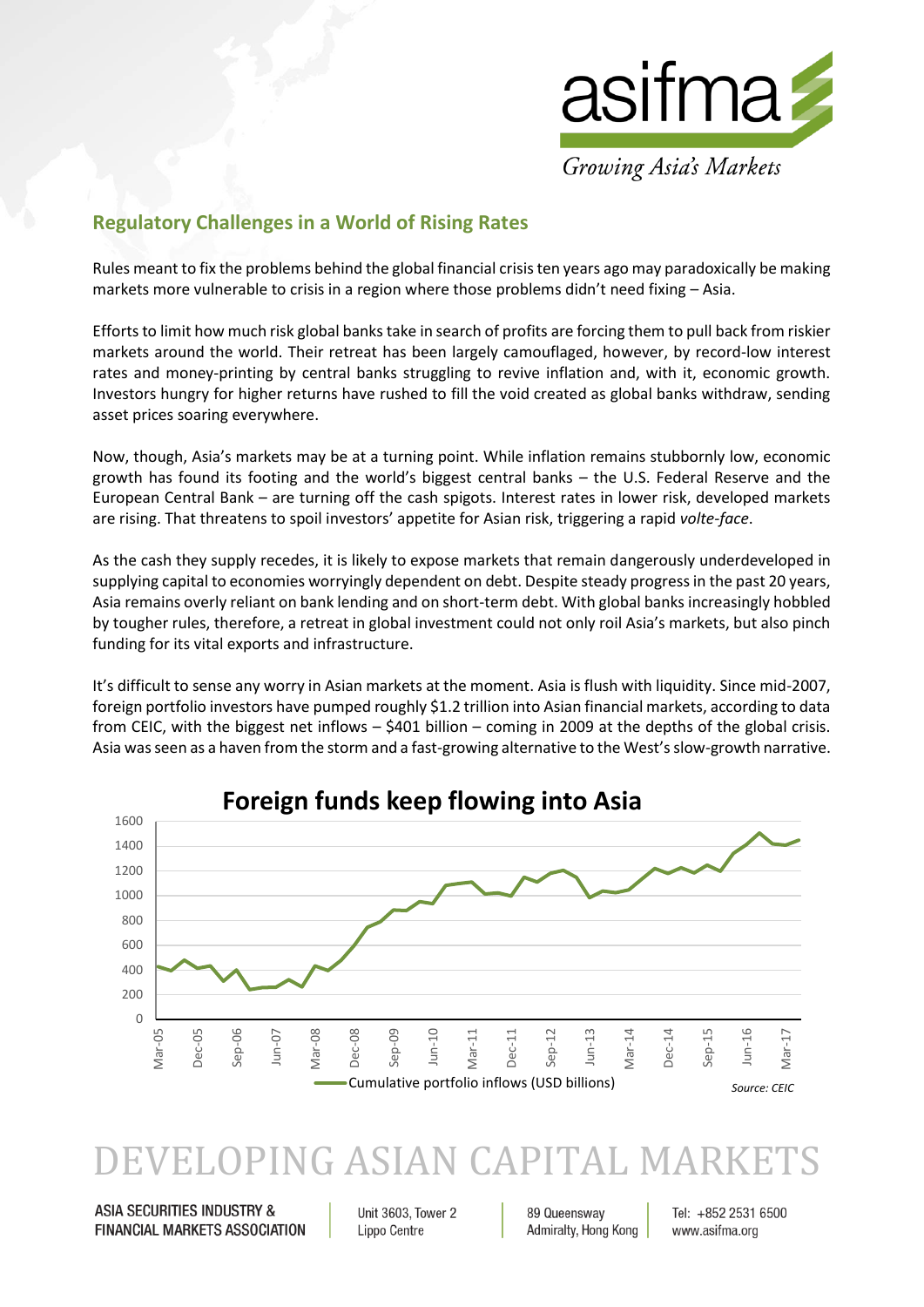That's pushing up Asian asset prices dramatically. The MSCI AC Asia Index of regional stock prices has climbed 29% this year and is up 50% in the past five years. Ample inflows have pushed down Asia's borrowing costs, too. The yield on Thailand's 10-year government bonds has sunk more than a full percentage point, to just 2.3%, from 3.55% five years ago. India's 10-year government yields have dropped just below 7%, down from 8.2% five years ago.



## **Stock prices are soaring**

This isn't inconsistent with Asia's economic prospects. The region's economy is still growing roughly 5% a year, according to economists at HSBC. And after a long slump between 2010-2015, recovering global demand for electronics has boosted the region's exports. But this may not fully justify investor enthusiasm for the region: while export growth is accelerating again, it still lags output growth in developed economies. This suggests that Asia's export engine is missing a gear. One possible explanation is that demand in developed markets has shifted to services, which Asia doesn't produce.



Growing Asia's Markets

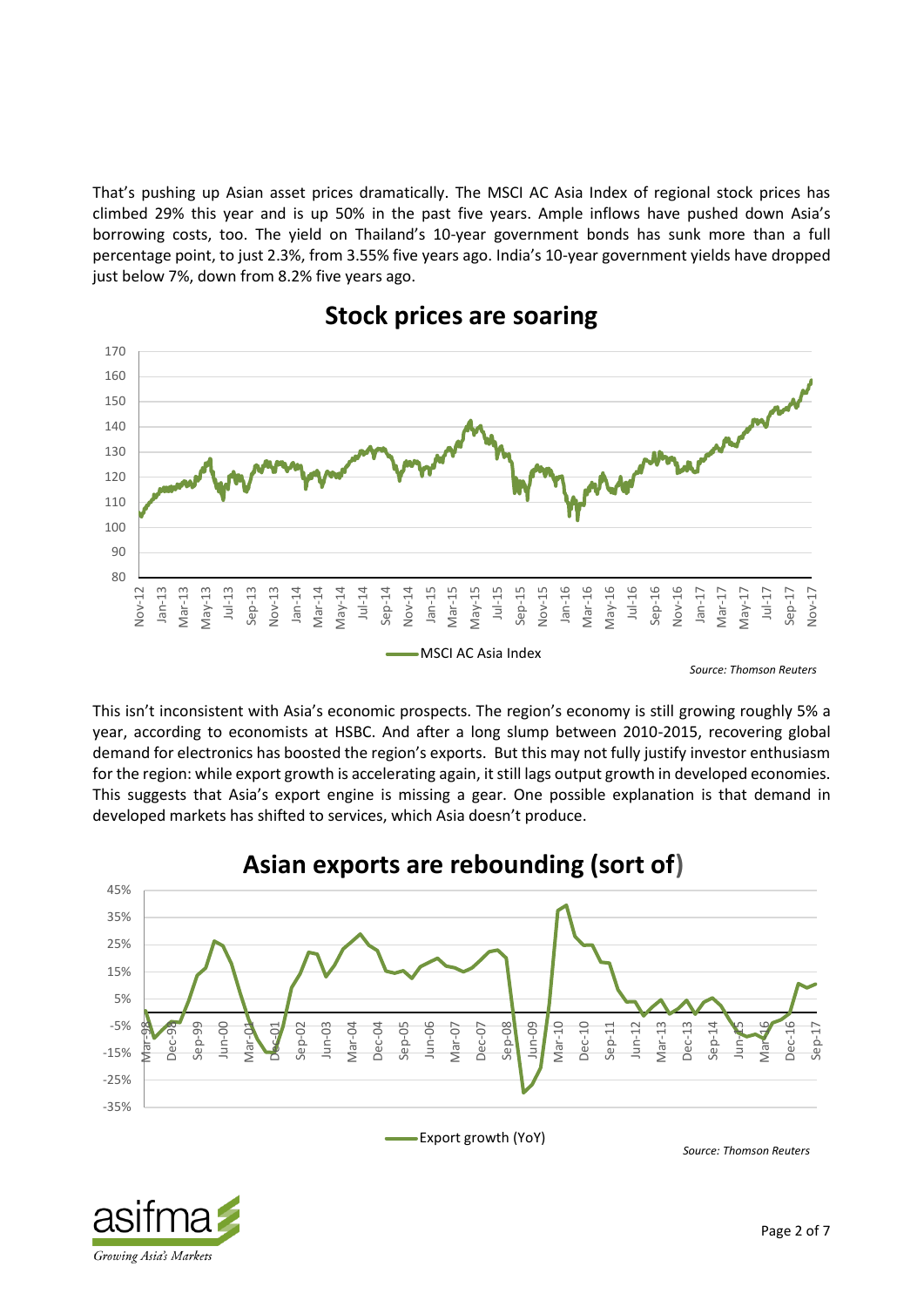However attractive Asia's real growth prospects might be, therefore, the real lure for international investors are the region's relatively high yields and, in 2017, a falling U.S. dollar. The U.S. Dollar Index has dropped 7.5% this year, helping investors who bought Asian currencies to even juicier returns.

As long as central banks are printing cash, this trend is likely to continue. According to McKinsey, the combined balance sheets of central banks in Europe, Japan, the United Kingdom and the United States have more than tripled, from \$3.7 trillion in 2007, to \$13.4 trillion last year.

Faced with near-zero returns at home, investors in developed markets have developed a newfound taste for emerging-market assets in Asia and elsewhere. Their demand has pushed foreign ownership of global equities to 27%, from 17% in 2000, according to McKinsey. Foreign ownership of bonds has climbed to 31%, from 18%, over the same period. Drawn by 10-year bonds yield of 6.6%, foreigners own two-fifths of all Indonesian government bonds and two-thirds of the country's combined issuance of corporate and government bonds.

While this deluge of cheaper funding has undoubtedly been a boon to Asia, it has also contributed to growing vulnerabilities in the region's capital markets. Asian borrowers have gorged on cheap credit, sending private-sector debt levels soaring. Much has been written about the rise in credit to China's private sector, where debt has climbed to double the size of China's GDP from 116% in 2007. But credit to Hong Kong's private sector has jumped to three times its GDP from 183%, according to data from the Bank for International Settlements.



## **Asian borrowers have gorged on cheap debt**

*Source: Bank for International Settlements (BIS)*

And while Asia has made significant headway in reducing its foreign debt imbalance, low rates and a weaker dollar have boosted Asia's demand for foreign-currency debt. After falling as low as 6.5% in 2010, sales of bonds denominated in dollars, euros and yen have jumped this year to roughly 28% of overall bond sales as Asia has sold a record \$528.2 billion in G3 currency bonds.

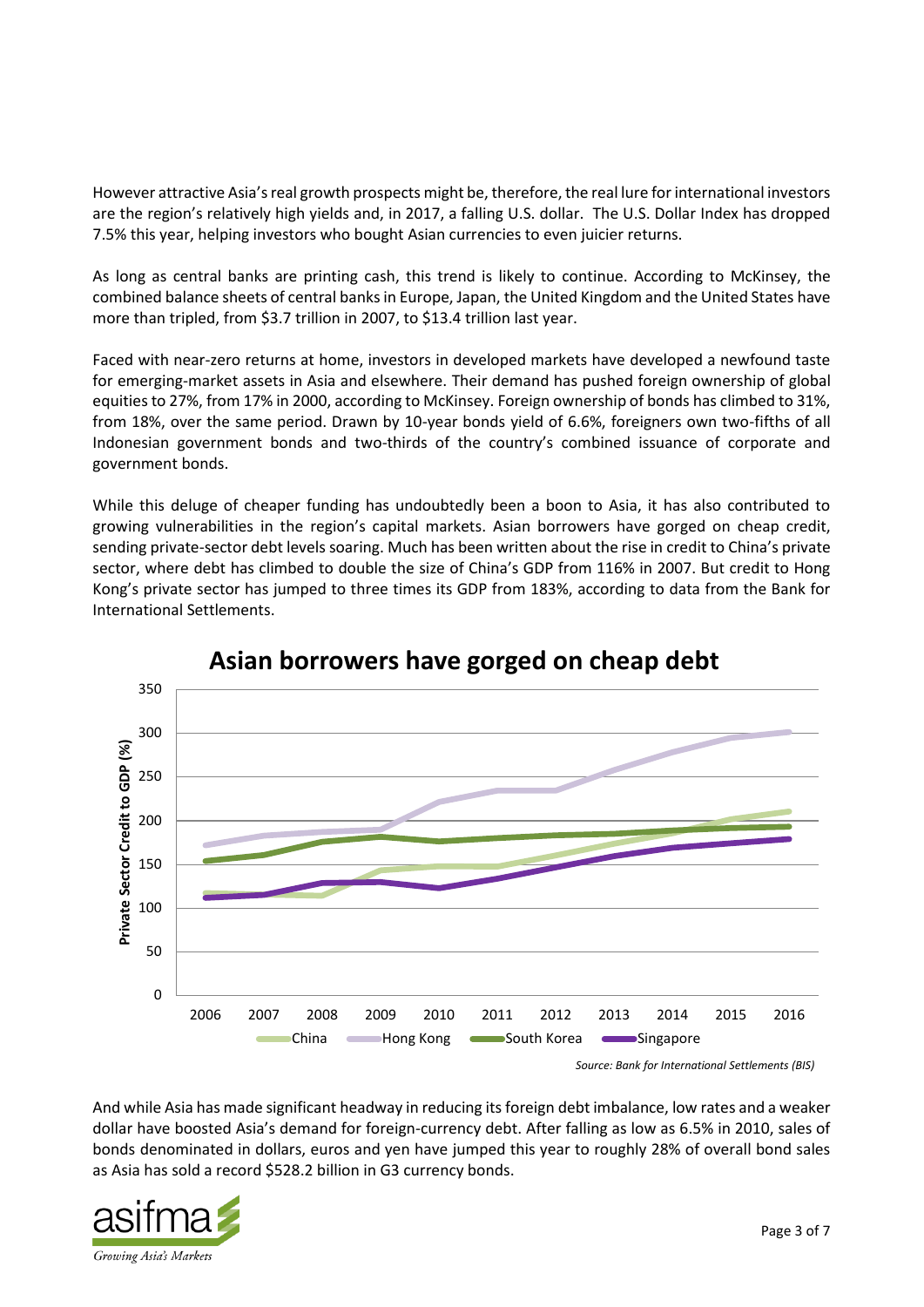

**Foreign-currency borrowing is soaring**

Most of Asia's bond issuance remains short-term: more than half of the G3 currency-denominated bonds sold mature in between 13 months and five years. Partly as a result of this reliance on short-term issuance, Asia faces a spike in repayments in 2019, when roughly \$1 trillion of its debt will mature, according to HSBC. Most of that is in China.



**Bonds are largely short-term**

Despite the rapid growth – and vulnerabilities -- of the region's bond market, Asia still relies much more heavily on bank financing than on bond sales for its financing needs. More than 93% of Asia's total debt issuance in 2015 was bank loans. Europe's economies have an average bond market equivalent to 11.7% of GDP; Asian economies' average bond market size is just 6.8% of GDP.

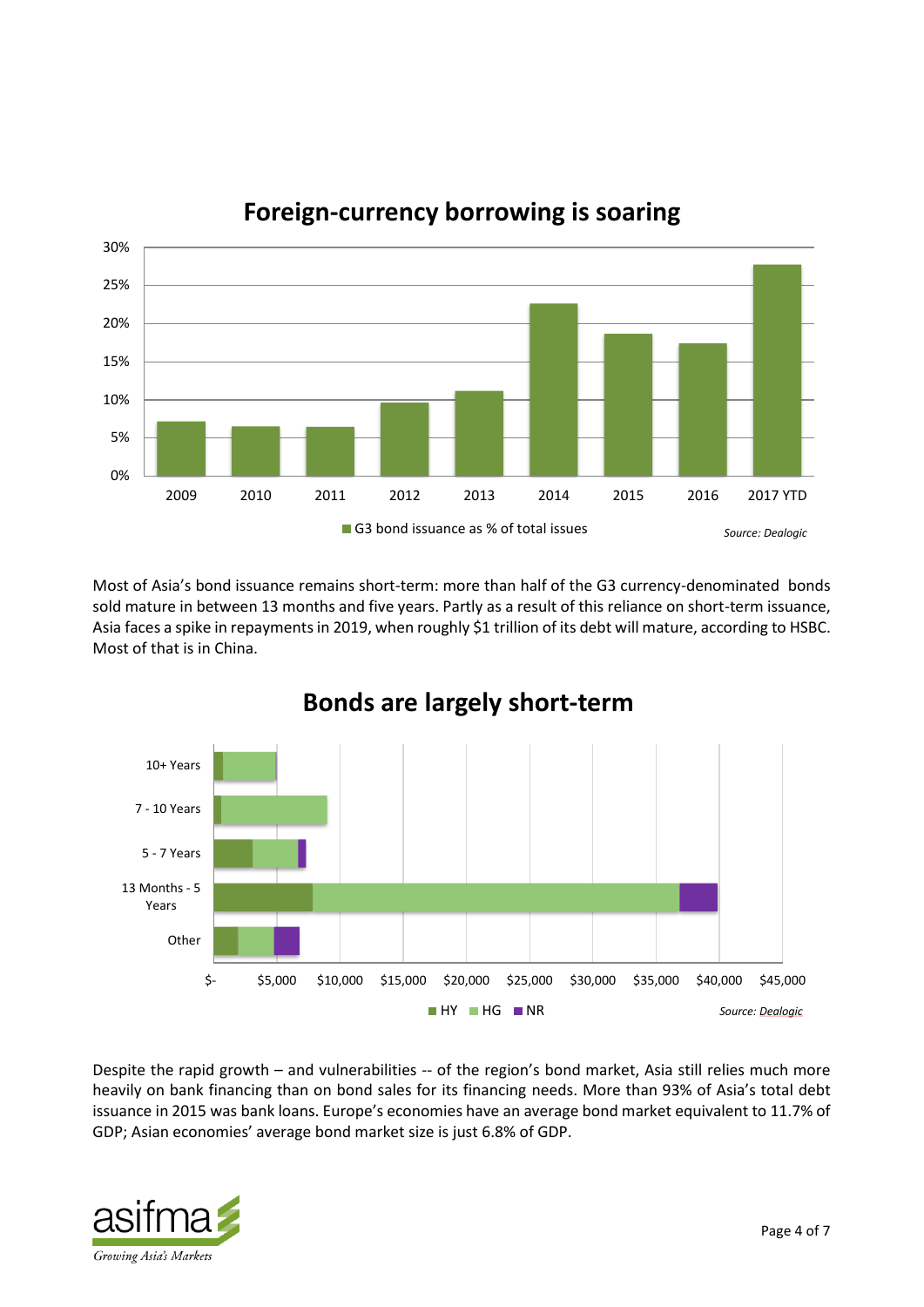

Source: PFI, Thomson Reuters

The fact that the world's largest banks are pulling back from riskier markets as regulation eats into profits is not good news for Asia. In its August report, "The New Dynamics of Financial Globalization," McKinsey Global Institute found gross cross-border capital flows had fallen 65% since 2007, with half of the decline due to a sharp retreat by the European and US banks that are the targets of global regulation.





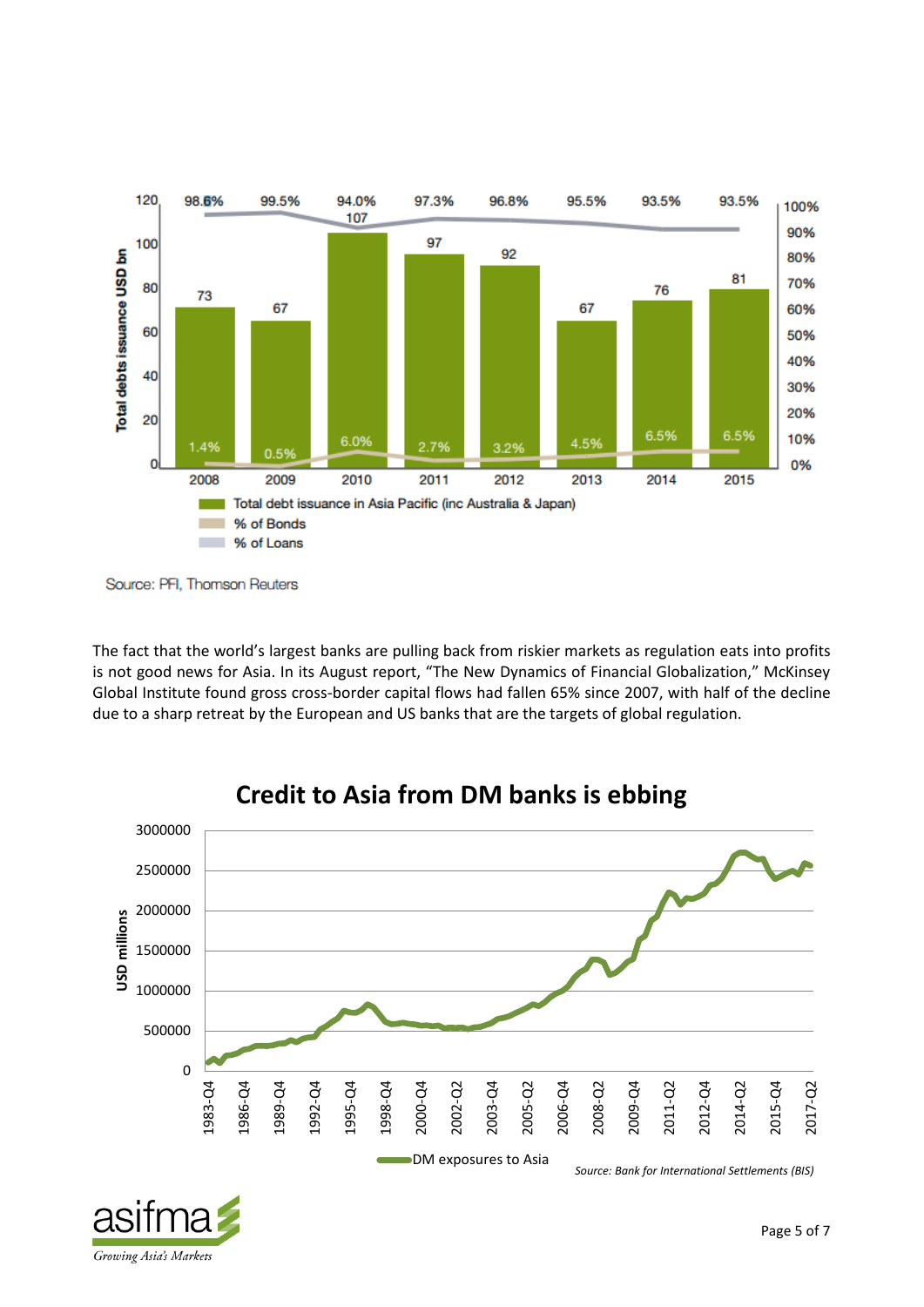The Basel Committee for Banking Supervision's (BCBS) deadlines for imposing higher capital buffers as part of the Third Basel Accord (Basel III) regulatory framework are looming. So banks are boosting capital and selling off less-liquid assets in favor of lower-risk holdings closer to home, with the biggest pullback so far in credit, commodities and rates. Unless they de-leverage from riskier markets with higher capital requirements being imposed by the new Basel III requirements, banks can expect returns on equity at global systemically important banks to fall from double to single digits.

While Basel III isn't aimed at Asia, some of its capital requirements are likely to hit the region. Basel III's new rules on how banks should calculate the risk of a default, for example, require them to hold more capital against unrated corporate borrowers. But as much as 95% of Asia's outstanding bonds are unrated, according to Bloomberg data.

Basel could also hurt Asia's lifeblood – trade. The new rules would also impose higher capital requirements against trade financing, for which Asia accounts for 40%, including roughly 76% of all letters of credit for exports. "Any increases in capital requirements for trade finance would discourage banks from supporting trade finance in emerging markets," the International Finance Corp. wrote in a letter sent last month to the BCBS. "This would obstruct international trade, compound de-risking and its effects and put economic growth, as well as the availability of critical supplies, at risk."

Basel's efforts to reduce banks' exposure to market risk, laid out in its "Fundamental Review of the Trading Book," also stand to hit trade-dependent Asia. A study in May by ASIFMA's global affiliate the Global Financial Markets Association, the Institute of International Finance and the International Securities Dealers Association estimated that FRTB would boost banks' capital requirements by between 1.6 and 2.5 times present requirements. The largest potential impact, the study found, was in bank's foreign-exchange risk, which could hurt banks' ability to offer exporters products to hedge the risk of currency fluctuations.

Infrastructure finance is another area where funding stands to take a hit. The Asian Development Bank has estimated that Asia will need as much as \$8 trillion to build out necessary infrastructure by 2020. But Basel III's rules on specialised lending raise the capital threshold for project finance. "This can lead to a reduction in project finance investment in countries where investment is most needed," wrote the IFC.

The International Monetary Fund has raised concerns of its own over this trend. With G-SIBs still dominant in global markets, the IMF warned in its latest Global Financial Stability Report that their retreat could hurt liquidity, particularly during a market shock. "The balance between reduced G-SIB riskiness and potential costs to liquidity during stress is an issue deserving of careful ongoing consideration," it wrote.

Indeed, skeptics point to buoyant markets and low volatility as a sign that financial markets have moved beyond the need for global banks and their big balance sheets. Smaller, more nimble, technologically savvy non-bank players are filling the void created as the banks turn tail, they say.

But the IMF is among those that have questioned this faith in new market intermediaries. In its Global Financial Stability Report from October 2016, the IMF concluded that when monetary policy tightens and rates rise, non-banks shrink their balance sheets just as banks do, but that "in general, nonbank financial intermediaries contract them more than banks. This behaviour is in part explained by the effect of monetary policy on risk taking, particularly in the asset management sector. As a result, bond yields and risk premiums move, affecting the cost of borrowing and real activity."

In short, non-bank intermediaries are even more sensitive to interest-rate changes than banks.